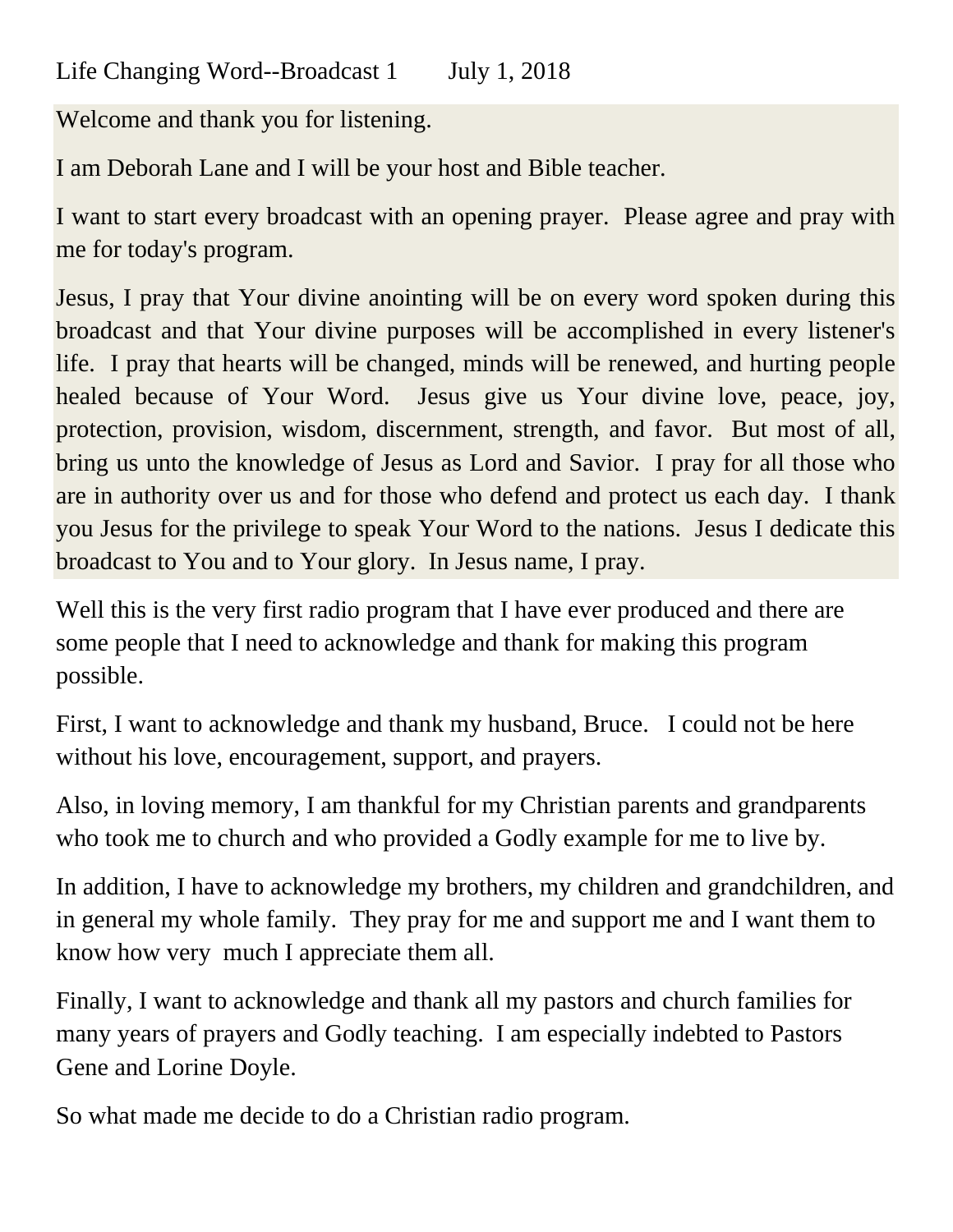I had been praying for my family and friends. Many had very complicated and serious issues. My friends and family often ask me for wisdom and help in making important decisions.

I had prayed and asked God for wisdom to help my friends and family.

That is when I really felt in my heart God speak to me. God instructed me to get His Word out to the people I cared about. God spoke this scripture to me

Isaiah 55:11 So shall my word be that goes out of my mouth: it shall not return unto me void or without producing results, but it shall accomplish that which  $I$ please and purpose, and it shall prosper *in the thing* for which I sent it.

So I decided in the fall of last year to start sending scriptures from the Bible to my family and friends by text message.

I first started sending out scriptures and short teachings on those scriptures to about 20 people.

I was very surprised by the positive responses that I received from family and friends.

Then a couple of months ago, my brother who listens to short wave radio encouraged me to inquire about getting a time slot on Christian radio and reading scripture and doing a teaching. So that is how I am now here sharing God's Word with you today.

That is why I call the program, Life Changing Word.

The Word of God contains the answer to every question.

The Word is God's legal contract and document with humanity.

The Word is God's manual on how to live a productive and meaningful and successful life.

The Word tells us how to have long, loving, and contented marriages.

The Word tells us how to be the best parents.

The Word tells us how to be successful business people and good neighbors.

The Word tells us how to create just and free governments.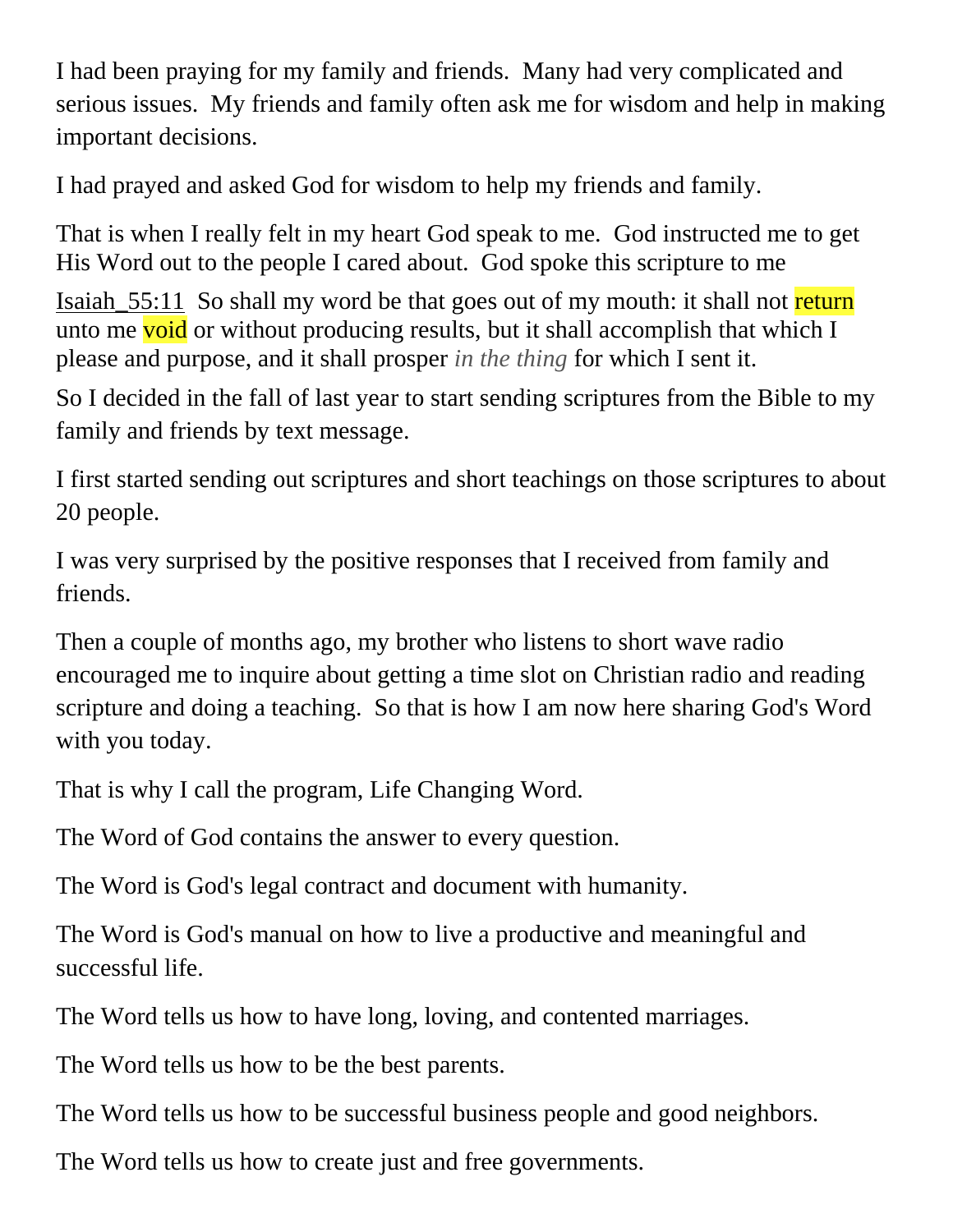The Word tells us how to live healthy lifestyles, grow old gracefully, and how to be satisfied with long lives.

The Word tells us how to manage our finances.

The Word tells us about the future of our planet and the end of this world age and how to prepare for it.

The Word tells us how to defend ourselves against our enemies.

The Word tells us what to do to redeem our eternal souls from sin and how to secure eternal life and how to spend eternity with God the father and to avoid hell and eternal damnation.

It is God's divine will and testament.

It is the most important document you will ever read or neglect to read!

So unless you have got ALL the answers and lack for nothing, this program, Life Changing Word, is being produced for your benefit.

God is giving you another opportunity to receive His Word, instruction, knowledge, wisdom, answers, healing, blessings, salvation, eternal life, and a NEW Beginning.

God is giving you a DO-OVER!

God is saying it is time to hit the RE-SET Button on your life.

God is offering you a NEW Beginning Today!

Honestly, you have been directing your life and calling the shots probably for a long time now. I have to ask you, "How's that been working for you".

There are blessings to gain.

Equally, there are curses to avoid.

The way you conduct your life will determine if you and your family and your children's children will be blessed or cursed.

I hope this gets your attention!

God is not playing.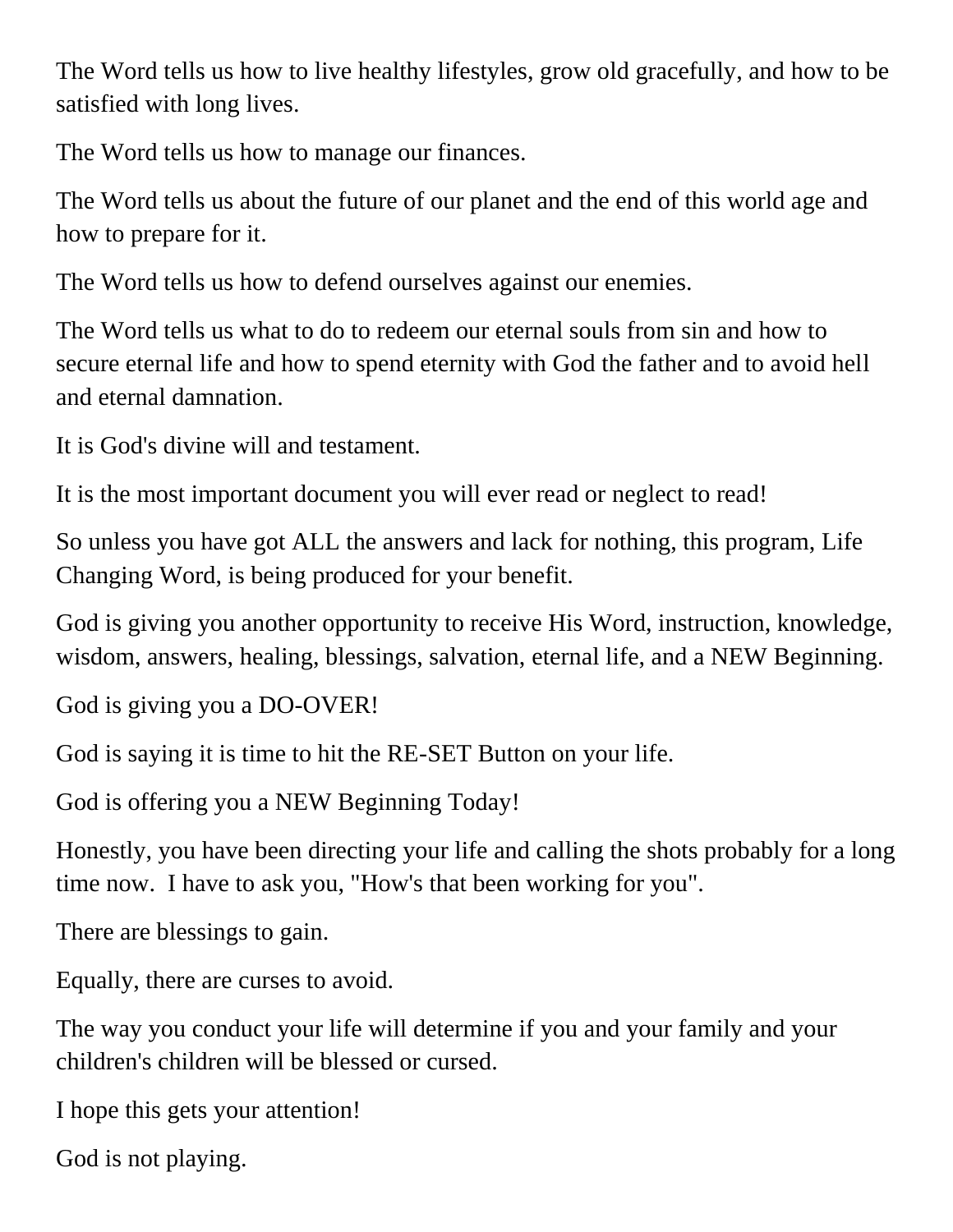God is very serious.

God WANTS to BLESS all human beings.

God has always wanted to Bless humanity.

We are His greatest creation. God loves us!

God created us so he could have a family to love, bless, and fellowship with.

God created a perfect planet with oxygen and water and plants and animals and placed us in a beautiful garden. He gave Adam a helpmate, Eve. God created sex. God's intentions toward mankind was to create a family that He could bless and love and see multiply and grow.

If God created us, just to make our lives miserable, why didn't he just put us on Pluto or an entire planet that was exploding with volcanic ash and hot lava like the big island of Hawaii is doing just now.

Why did he create such a complex and unique planet and atmosphere like earth, that our most sophisticated scientists and telescopes and space probes can't find a duplicate planet like earth for the millions of light years that they have been able to explore as of yet.

What is more interesting is that WE were created to be so connected to this planet. Scientist are finding out just how hard it will be to Disconnect from this planet even if we could travel to distant galaxies.

No we are not here by Big Bang or any other ACCIDENT!

We were created by an Almighty and Strategic God with a Strategic Plan and each of us are here on purpose to fulfill a specific divine mission from God.

God's strategic plan for humanity is all laid out in His divine Word, the Bible.

God's plan for your individual life, your marriage, your children, your country, your health, your finances, just everything that you ever wanted to know, but were afraid to ask.

It is in God's Life Changing Word! The Bible!!